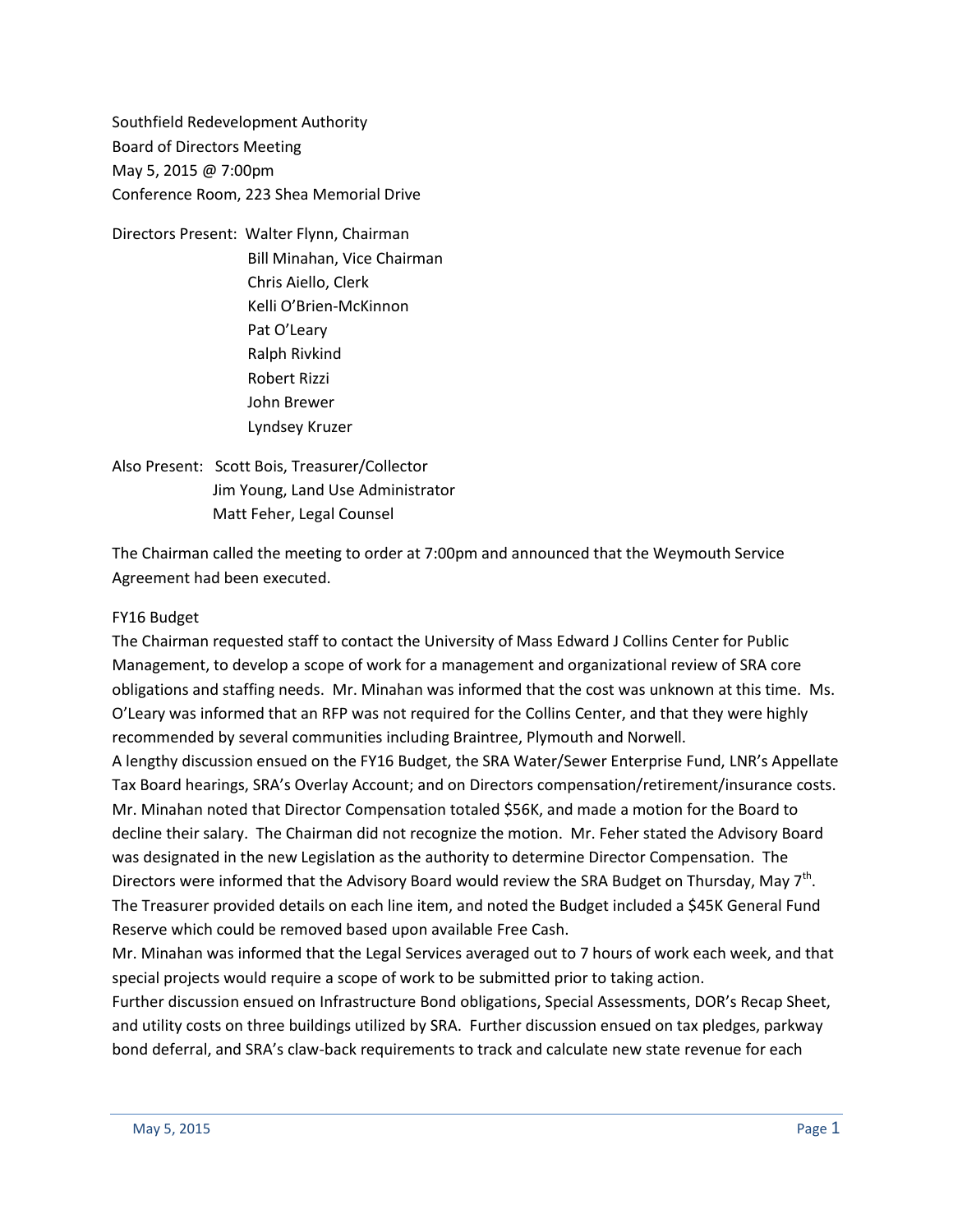deferred year. The Board was informed that the SRA Budget did not include Parkway maintenance beyond June 30, 2015.

Mr. Bois reviewed projected revenues including Pledged Taxes, Entitlement Fees, Southfield Tax Levy and Earnings on Investments. Mr. Brewer inquired if revenue projections 4-5 years out were sufficient. He was informed that the SRA would not be taking on new responsibilities, and until the Southfield Tax Rate was set, the Board would only be voting the expense side of the Budget. The Board considered earmarking a portion of Free Cash to the FY16 Budget to bring the Southfield tax rate nearer to \$0.50 cents. The Chairman noted a \$0.50 cent Southfield rate was not realistic because the Directors Compensation alone equaled the \$0.50 cent rate. He was informed that ANF was about to release a \$291K payment back to the SRA, and that a \$1.4M check held for the Parkway Bond obligation would now become Free Cash. The Board considered maintaining an annual reserve at an amount no less than the annual bond payment.

Discussion ensued on applying the Southfield rate to the Town's 3<sup>rd</sup> and 4<sup>th</sup> quarter tax bills. This would allow time for the Host Towns to insert a separate Southfield rate into their tax process. A discussion with the Towns regarding cash flow back to SRA would be scheduled soon.

Ms. Kruzer was informed that Southfield values would most likely be certified in October 2015. She suggested that the budget vote be put off until after the Advisory Board's review.

The Board agreed that updates were needed on Officer/Director Insurance, Cash on Hand/Available Resources, Overlay Account, Reserves projected for the year, and anticipated Liabilities including the TACAN Outfall, Infrastructure Bond payment, Snow Deficit and Stabilization funds.

Ms. O'Leary was informed that a year-end Audit occurred in July 2014, and an Interim Transition Audit occurred on August 2014.

## **Motion of Bill Minahan, seconded by Kelli O'Brien-McKinnon, to table the Budget vote to the next meeting**

#### **Unanimous vote**

The Treasurer then reviewed the FY16 Enterprise Fund allocations for professional services, water supply and operation. Discussion ensued on the need for flexibility with regards to system repairs because the Town of Weymouth owned the infrastructure, but SRA owned the consecutive water system and maintenance obligation.

Ms. O'Leary suggested quarterly billing as residential units build out.

Mr. Rivkind was informed that Weymouth charged monthly for water.

Mr. Aiello was informed that water meters were read (remotely) by SRA staff.

Ms. Kruzer was informed that SRA paid for water to Weymouth at a Tier 2 Rate plus a 5% premium; the total cost was divided into units, and Southfield residents consuming less than 9 units a month were discounted by SRA to a Tier 1 Rate.

The Chairman noted that the current Water Agreement with Weymouth would expire in June 2016. It was agreed that water costs would be renegotiated at that time.

Ms. O'Leary was informed of gray water usage on the Rockland end of the Parkway and that there would most likely be other opportunities for gray water usage in the Southfield Highlands area